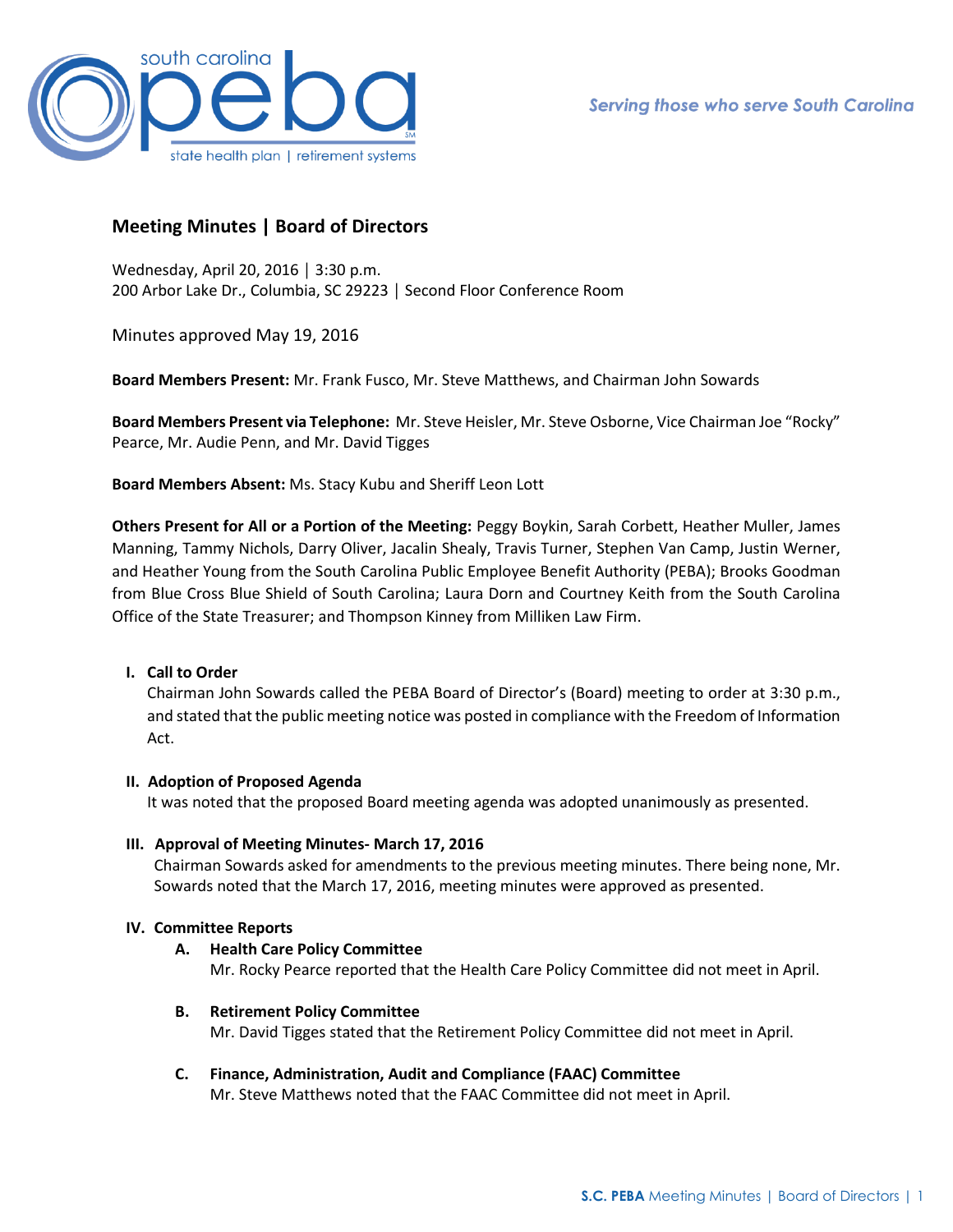#### **V. Old Business**

### **A. Director's Report**

Ms. Sarah Corbett, Chief Operating Officer, introduced and welcomed Mr. James Manning as the new Enterprise Risk Management and Compliance Director.

Ms. Boykin provided the Director's Report, and stated that the State Fiscal Accountability Authority (SFAA), held a special meeting to review funding issues in regards to PEBA and The South Carolina Retirement System Investment Commission (RSIC), on April 19, 2016. Ms. Boykin noted that SFAA will hold another special meeting to address pension funding issues prior to their regularly scheduled meeting on June 7, 2016. Ms. Boykin stated that Mr. Joseph Newton and Mr. Danny White from Gabriel Roeder Smith & Company (GRS), attended the SFAA meeting, and discussed the results of the 2015 Actuarial Valuations and the 2016 Experience Study.

Ms. Boykin advised that based on the 2015 Actuarial Valuations, the Board approved and adopted a recommendation that would increase the employer and employee contribution rates for The South Carolina Retirement System (SCRS), by the required minimum three basis points effective July 1, 2017, to maintain a 30-year funding period. Ms. Boykin stated that the recommendation was made with the caveat that it could be amended after the completion of the Experience Study and the accompanying recommendations provided by GRS. Ms. Boykin explained that based on the 2015 Actuarial Valuations, the ramifications of fiscal year 2015 investment losses result in a one-half percent increase in contribution rates, which would normally be phased in during a five-year period to see if investment gains during the period would offset the contribution rate increase. Ms. Boykin reported that RSIC has repeatedly stated that they do not expect investment gains to occur in the near future. Ms. Boykin added that future contribution increases are expected as a result of the 2015 Experience Study, primarily with the reduction of the assumed rate of return, in addition to the current year's investment performance.

Ms. Boykin stated that the Governor's version of the fiscal year 2017 budget includes funding for the one-half percent employee and employer contribution increase that will be required to absorb the investment losses from fiscal year 2015, and would be effective July 1, 2016.

Ms. Boykin reported that the House version of the fiscal year 2017 budget includes funding that will cover only the general fund portion of the one-half percent increase in employer contribution rates. The House version includes a pay increase for state employees, and a one-half percent increase in the employer and employee contribution rates.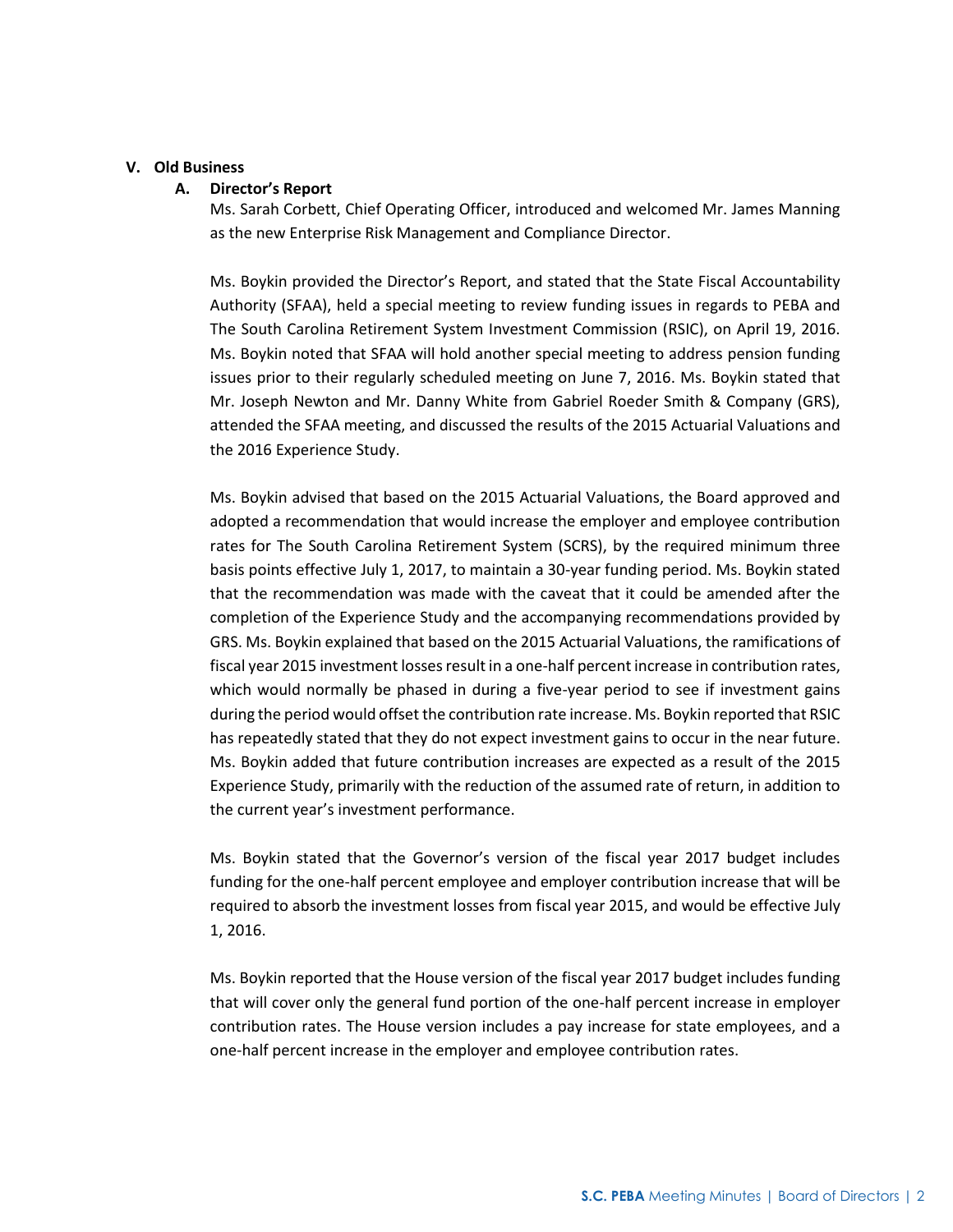Ms. Boykin confirmed that Senate Finance is currently debating the budget, and PEBA was asked to testify before the full Senate Finance Committee earlier this morning regarding contribution and budgeting requirements. Ms. Boykin reported that the 2015 rate of return was 1.6 percent, and the assumed rate of return was 7.50 percent, which resulted in a \$1.5 billion loss due to underperformance. Ms. Boykin stated that since the underperformance is not expected to be recovered, in addition to increasing the employer and employee contribution rates for SCRS by the required minimum three basis points, further contribution increases would need to occur in each of the next four years to ultimately reach one-half percent increase to absorb the investment losses from fiscal year 2015.

Ms. Boykin reminded the Board that the assumptions based on the 2016 Experience Study recommend a reduction in the assumed rate of return from 7.50 percent to 7.25 percent which increases contributions further by over one-half percent for both employees and employers. Additional contribution increases are also expected due to mortality rates, payroll growth rate assumptions, and salary assumptions. Total contributions are expected to increase 1.19 percent as a result of the 2016 Experience Study. Combined contribution increases resulting from the 2015 Actuarial Valuations and the 2016 Experience Study total 1.75 percent.

Ms. Boykin reported that the fiscal year-to-date investment return is -2.0 percent, and added that the current year's underperformance will require at least an additional one-half percent contribution increase for both employees and employers, resulting in a total expected contribution increase of over 2.0 percent for both employees and employers.

Ms. Boykin stated that Senate Finance also discussed the ramifications of decreasing the amortization period for SCRS from 30 years to 20 years which would require further contribution increases of 1.63 percent for both employees and employers. Additionally, SFAA and Senate Finance discussed whether the assumed rate of return should be lowered from 7.50 percent to 7.25 percent as recommended by the actuaries, or lowered to 7.0 percent. Ms. Boykin reminded the Board that the recommended 7.25 percent rate of return is based on RSIC's use of a portable alpha strategy, in which positive results may be slower than originally expected. Ms. Boykin noted that reducing the assumed rate of return from 7.25 percent to 7.0 percent adds another one-half percent contribution increase for both employees and employers.

Ms. Boykin confirmed that the full Ways and Means Committee reported out favorably H5006 which is a governance bill that addresses governance provisions for RSIC; staggered terms of the PEBA Board; and was amended to require PEBA to meet quarterly instead of monthly. The full Ways and Means Committee also reported out favorably H5007 which provides that the assumed rate of return expires on July 1, 2016, and every four years thereafter, unless action is taken by the General Assembly to amend or reaffirm the rate of